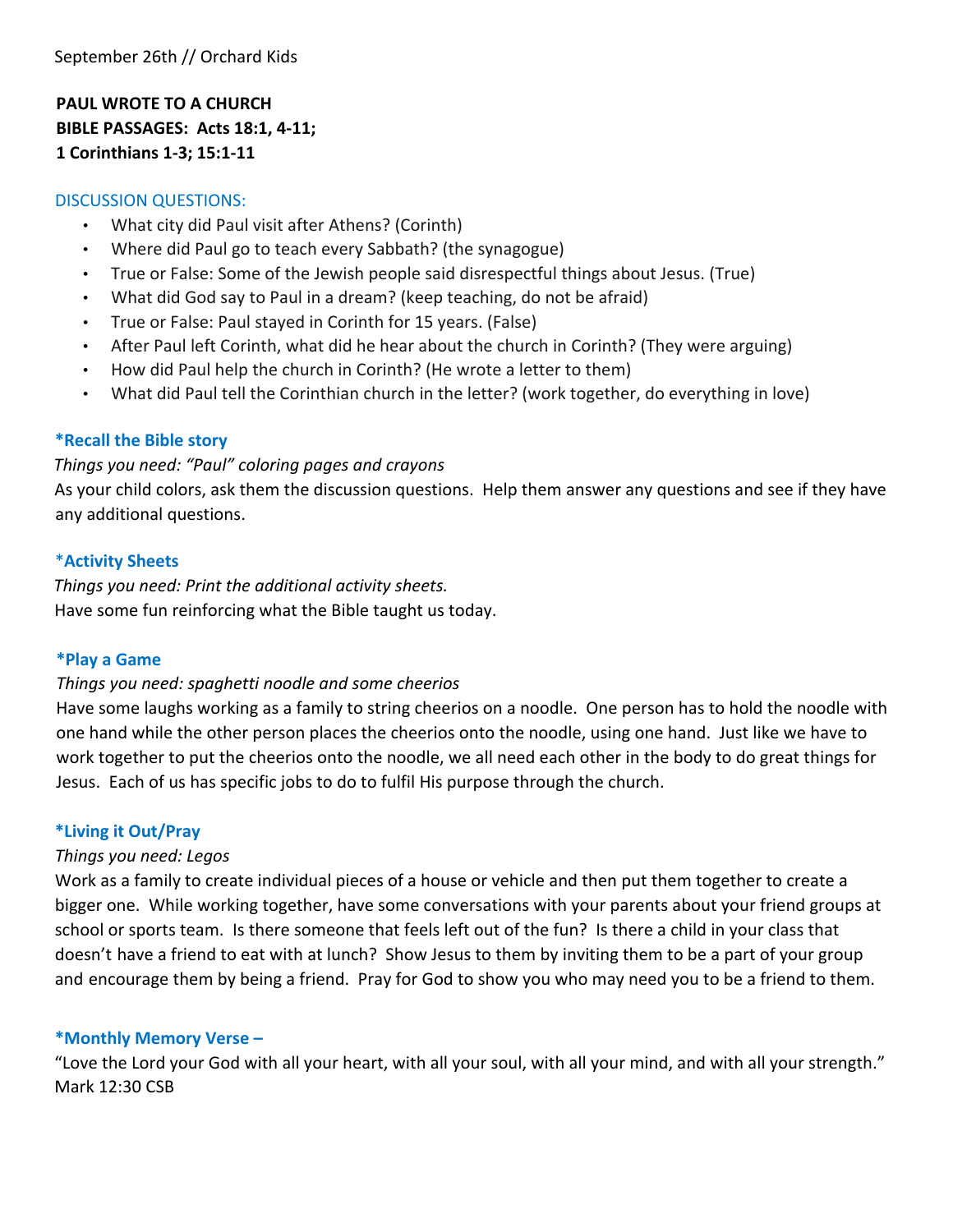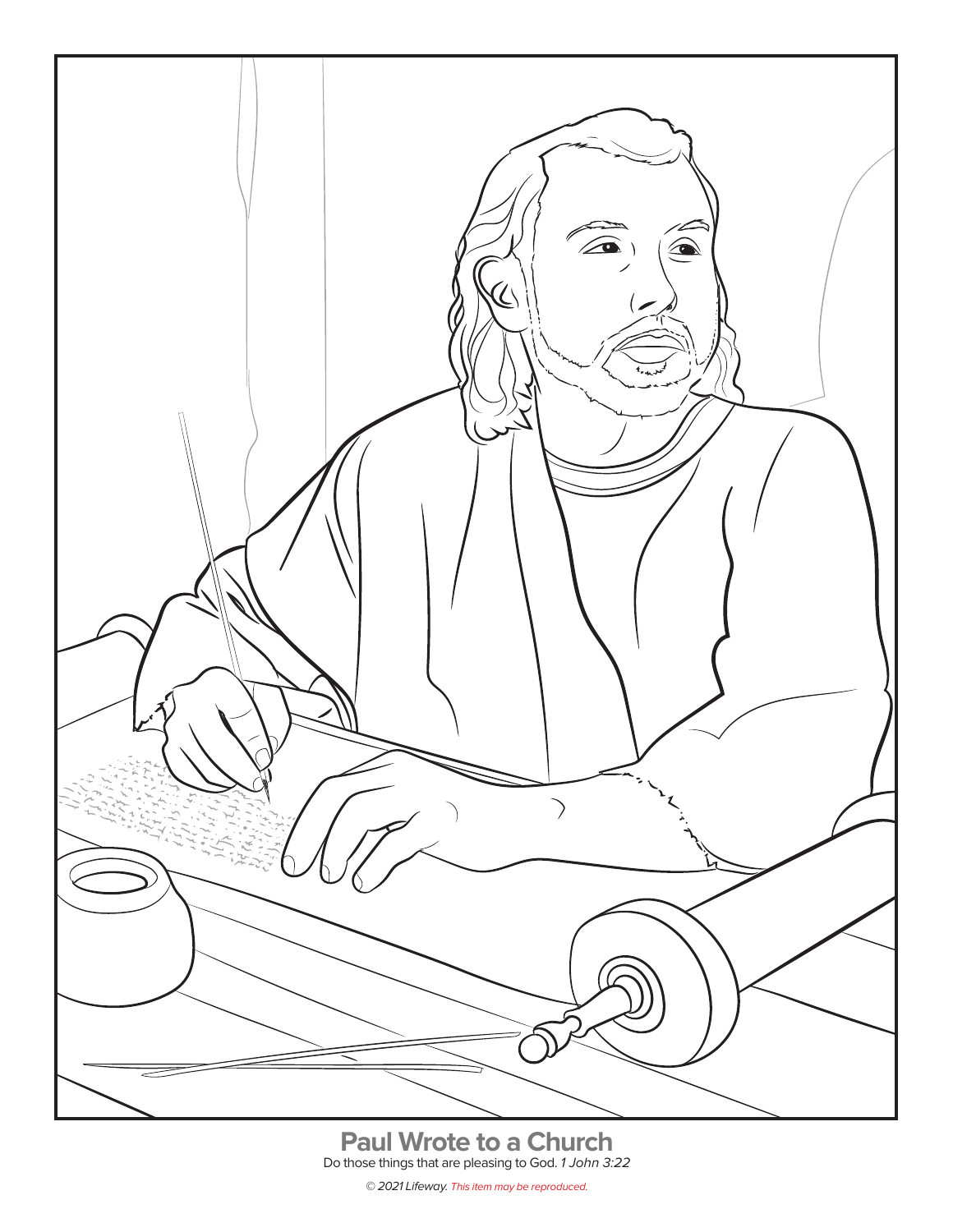# **Jesus Prays for All Believers**



"May they be brought to complete unity to let the world know that you sent me and have loved them even as you have loved me." John 17:23 (NIV)

This puzzle is based on John 17:20-23 (NIV)



### **ACROSS**

- 4. Joined together as a group; the state of being in agreement
- 5. Great admiration, honor and praise
- 6. The earth and its inhabitants
- 8. A written or spoken statement

### **DOWN**

- 1. To speak to God
- 2. To think that something is true or correct
- 3. To be acquainted with someone or something
- 7. A single thing; to be undivided

| pray    | the property of the company of the<br>000000 | now<br>Service Contractor |  |
|---------|----------------------------------------------|---------------------------|--|
| nЕ<br>∼ | па                                           | one                       |  |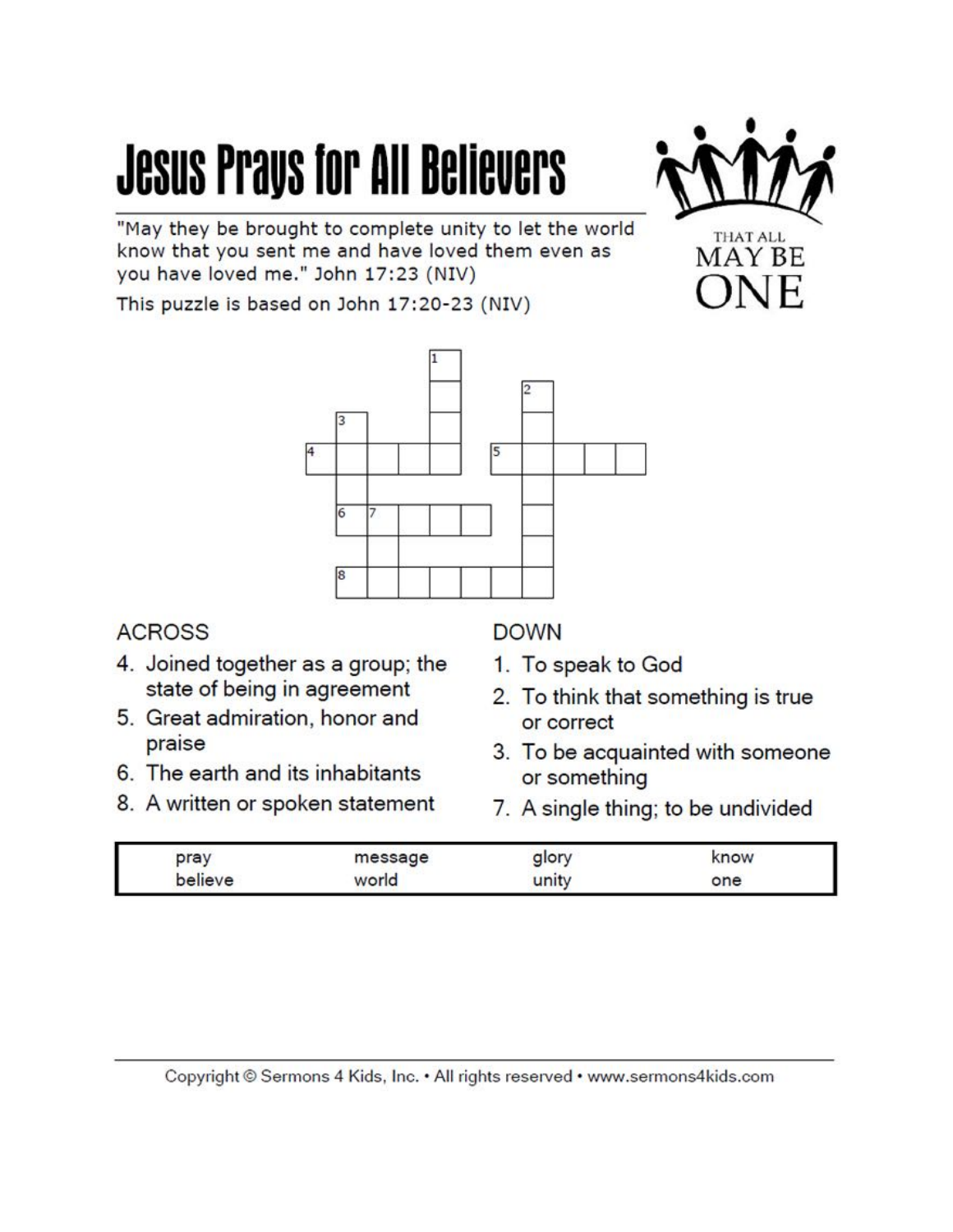## **Jesus Prays for All Believers**



"May they be brought to complete unity to let the world know that you sent me and have loved them even as you have loved me." John 17:23 (NIV)

Unscramble the letters and write the word correctly in the space provided.

|  | prayer believe world<br>alone message | one unity<br>glory complete loved                                                                                                                                                                                                    |  |
|--|---------------------------------------|--------------------------------------------------------------------------------------------------------------------------------------------------------------------------------------------------------------------------------------|--|
|  |                                       |                                                                                                                                                                                                                                      |  |
|  | 9. YLOGR                              |                                                                                                                                                                                                                                      |  |
|  |                                       | 8. LONAE                                                                                                                                                                                                                             |  |
|  |                                       | 7. RWDLO                                                                                                                                                                                                                             |  |
|  |                                       |                                                                                                                                                                                                                                      |  |
|  |                                       | 5. DVEOL <b>International Contract of the Contract of the Contract of the Contract of the Contract of the Contract of the Contract of the Contract of the Contract of the Contract of the Contract of the Contract of the Contra</b> |  |
|  |                                       | 4. MLTECEOP                                                                                                                                                                                                                          |  |
|  |                                       | 3. PRRYEA                                                                                                                                                                                                                            |  |
|  |                                       |                                                                                                                                                                                                                                      |  |
|  |                                       | 1. NYITU                                                                                                                                                                                                                             |  |

Copyright © Sermons4Kids, Inc. . All Rights Reserved . www.sermons4kids.com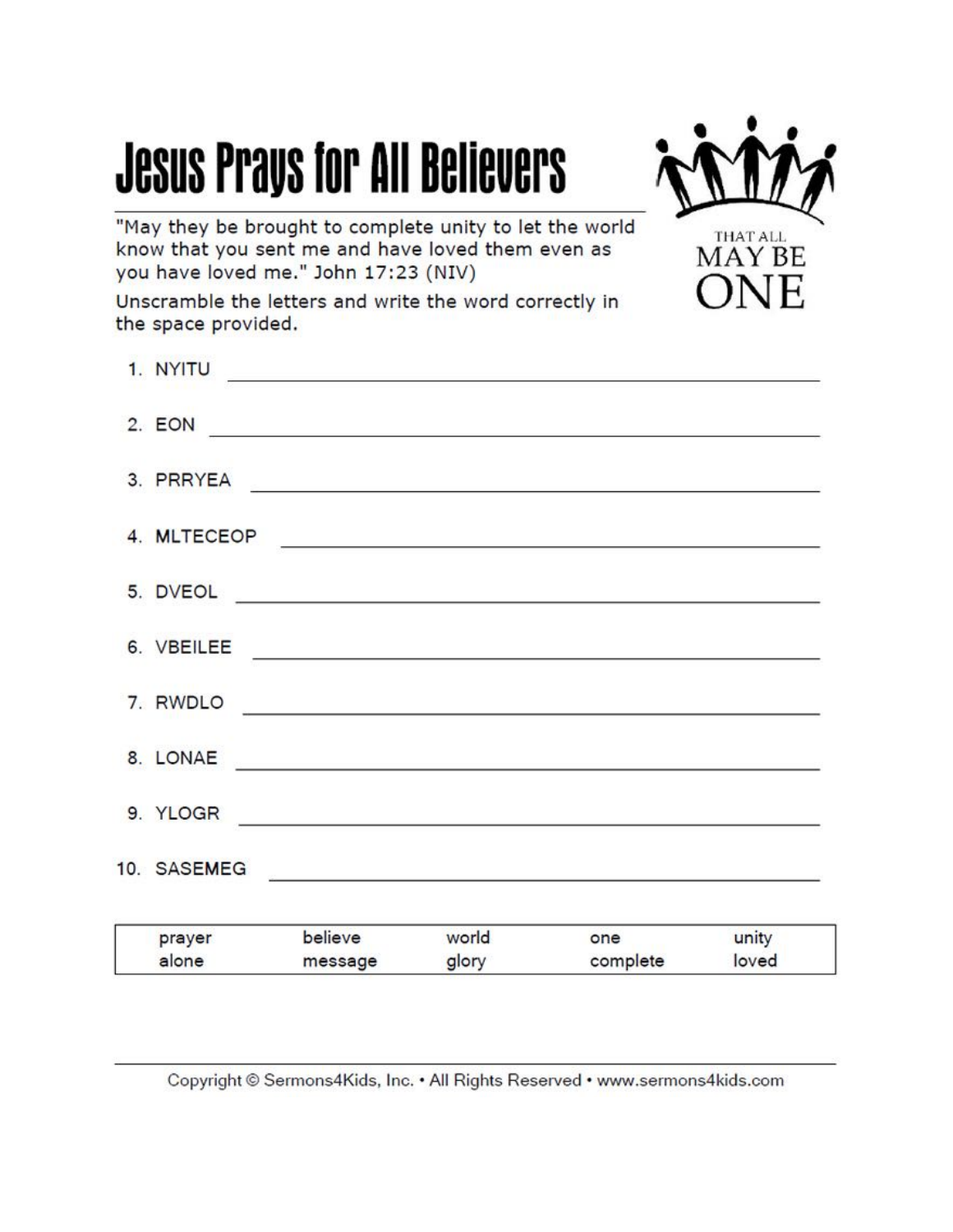### **Jesus Prays for All Believers**



"May they be brought to complete unity to let the world know that you sent me and have loved them even as you have loved me." John 17:23 (NIV)

The puzzle is based on John 17:20-23 (NIV).

|  |  |  |  |  | H P R A Y E R M B A J K D O Y |  |  |  |
|--|--|--|--|--|-------------------------------|--|--|--|
|  |  |  |  |  | <b>COMPLETEKBEVUFC</b>        |  |  |  |
|  |  |  |  |  | UFJMRXJELLYMPAP               |  |  |  |
|  |  |  |  |  | V N A T W X G O O G W B T T O |  |  |  |
|  |  |  |  |  | Y U I V A A S N V H A L O N E |  |  |  |
|  |  |  |  |  | F K Z T S E S E E R B E A E N |  |  |  |
|  |  |  |  |  | W B H S Y S S Z D P E Y D B B |  |  |  |
|  |  |  |  |  | O C E O K F B E O U L B S G F |  |  |  |
|  |  |  |  |  | R M T A L S O Q N U I S R K Z |  |  |  |
|  |  |  |  |  | L Z U H Z P O Y B T E Z Y N O |  |  |  |
|  |  |  |  |  | D D J D E Y G N Y J V T L O C |  |  |  |
|  |  |  |  |  | I T E B R M G B M Q E K F W F |  |  |  |
|  |  |  |  |  | H D Z O E Q O O J V Z M G L M |  |  |  |
|  |  |  |  |  | L I L M S I H T L P F Z L C X |  |  |  |
|  |  |  |  |  | R G Q H E O J B G S B A Y C W |  |  |  |

| know  | glory    | all     | message | them  |
|-------|----------|---------|---------|-------|
| alone | complete | believe | sent    | unity |
| loved | prayer   | one     | also    | world |

Copyright © Sermons 4 Kids, Inc. . All Rights Reserved . www.sermons4kids.com